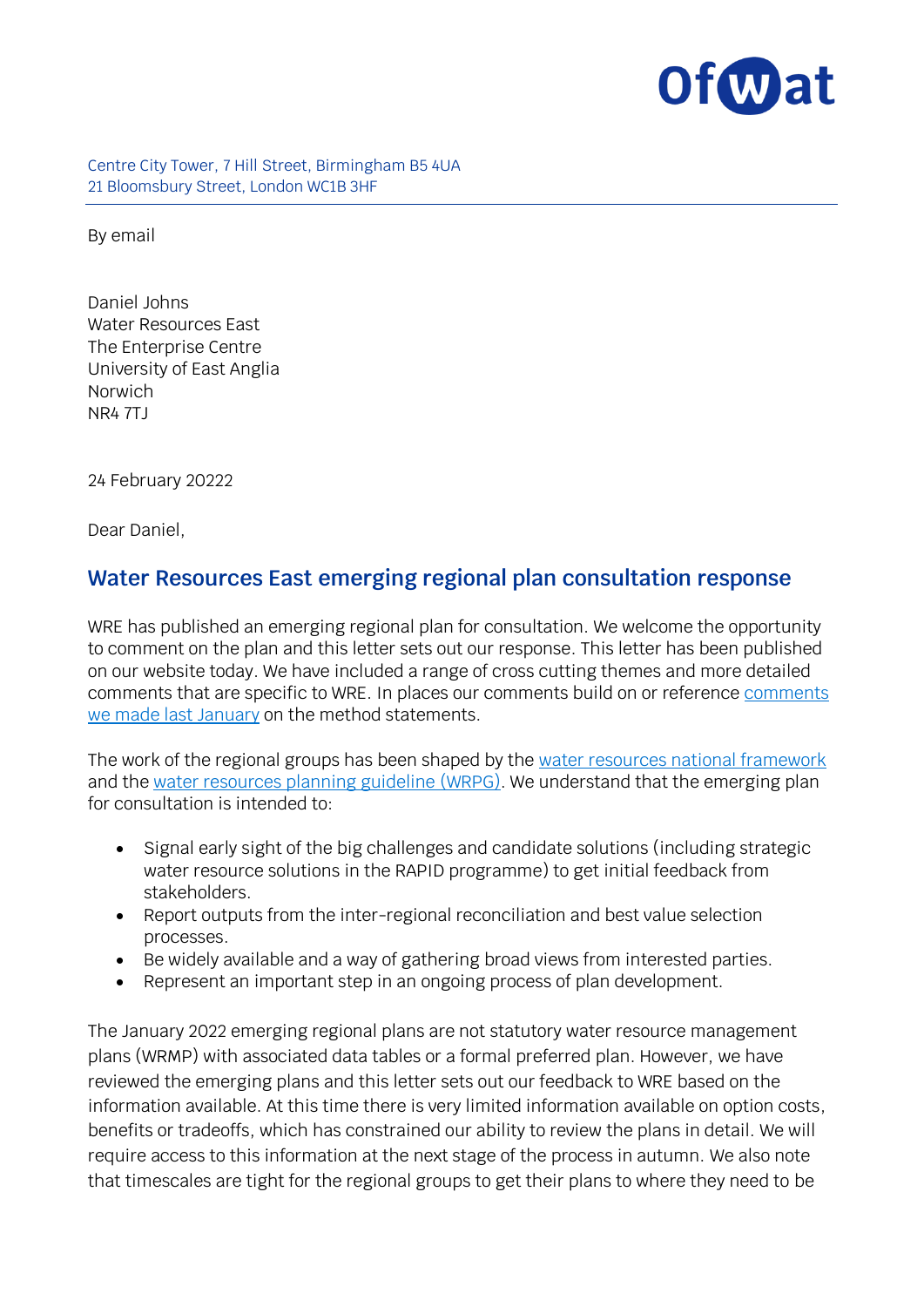for the next round of consultation. Our intention in providing this feedback is to help regional groups to do this.

The revised regional plans and company level WRMPs expected in the autumn will help inform whether individual strategic water resource solutions included in the RAPID programme will progress beyond gate two. This makes the approach, robustness and transparency of decision making even more important.

This is the first time we have seen five regional plans being developed that cover the whole of England and with important links into Wales for the West group. The plans are important because they represent an opportunity to meet water needs at a regional and national scale more efficiently than would be possible through individual aggregated water company plans. The aims of the plans align with [our strategy](https://www.ofwat.gov.uk/about-us/our-strategy/) by:

- seeking to improve water company efficiency and performance for customers;
- driving water companies to meet long term challenges through increased collaboration and partnerships; and
- working across sectors to serve a wider public purpose, delivering more for customers, society and the environment.

In the letter that we sent in January 2021, we set out our expectations of the regional plans in terms of tiers of spatial planning, timely delivery and planning complexity. We expect regional plans to shape the company water resources management plans (WRMPs) and investment plans for beyond 2025. Public water supply investment within WRMP24 will then form part of companies' business plans submitted to Ofwat as part of the next price review (PR24) as set out in our recent [PR24 expectations letter.](https://www.ofwat.gov.uk/publication/ofwats-expectations-for-strategic-planning-frameworks-at-pr24/)

The comments provided in this letter are without prejudice to any subsequent statutory consultation responses we may make on the relevant company WRMP24 or decisions that we may make at PR24 in connection with the business plans.

# **Main themes**

I'd like to start by recognising the achievement that the publication of the five regional plans represents. Each of the regional groups has invested significant time and energy into the development of the plans both individually and alongside other regions to make this work. The work on reconciliation of the plans, which has involved each of the groups, is an example of the time and energy that has been put into aligning the plans and working together to find more efficient solutions.

As a result of the work put in over the last few years, we now have a set of five emerging plans that were published together and marked by a joint launch event. In itself, this represents a big step forward in water resources planning and I understand that this sort of progress takes sustained effort and collaboration. The comments provided in this letter are intended to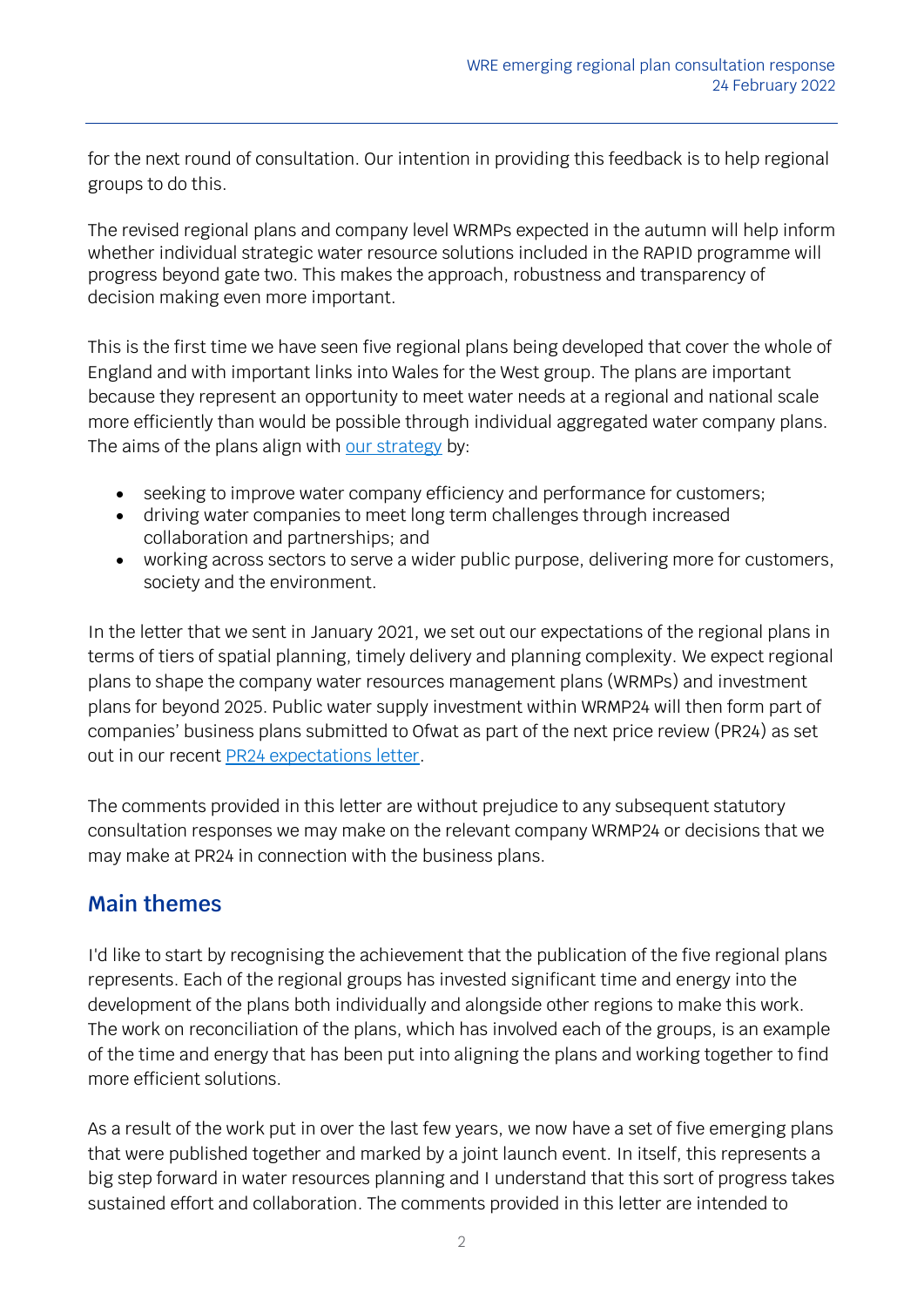support the continuation of that progress as each of the regional groups tackles the work that remains to be done.

There are several areas that stand out from the review of the emerging regional plans for consultation that are relevant across the regional groups and are worth raising together. These are set out below.

**The data available on options has not allowed us to look at costing at this stage.** The approach to options costing through regional plans and WRMPs needs to be robust enough to enable the right decisions to be made. Regional groups and water companies should note that Ofwat will require further information on costs at the WRMP stage to allow the necessary scrutiny. Cost of options presented should be the cost of delivering the full benefit or demand reduction and the costs presented at the WRMP24 stage are expected to be the same as those submitted in business plans at PR24. Plans should compare the cost of the best value plan to the least cost plan. The difference in expenditure, and benefits, should be clearly stated and cost drivers fully explained.

**Options where companies seek funding at the business plan stage should have all known environmental and drinking water quality risks identified and mitigations costed**. If there are significant risks which could prove to be showstoppers, mitigations agreed with environmental regulators or alternative options should be available. Drawing out key assumptions and uncertainties in your final costings in your plan will help Ofwat have confidence in your costing consistency through PR24.

**We are expecting significant effort on demand management and want to see glide paths backed up by commensurate water company actions**. This should include the potential for coordination of action at a regional and national level and considerations of the benefits that could bring. Where your future initiatives to reduce personal consumption to 110 litres/head /day are reliant on government policy, we ask that you clearly articulate which policies your assumptions rely on, and your assumed dates of implementation. Beyond supporting water efficiency in households, and as noted in our previous letters from [March](https://www.ofwat.gov.uk/wp-content/uploads/2020/03/20200317-ltr-CEOs-from-Rachel-Fletcher-and-Harvey-Bradshaw.pdf) 2020 and February [2021](https://www.ofwat.gov.uk/wp-content/uploads/2021/02/Joint-open-letter-from-Ofwat-and-the-Environment-Agency.pdf) on the subject, there is significant potential for improved water efficiency in the business retail sector. Improving water efficiency in non-households can and should make a significant contribution to meeting national water needs on a long-term, sustainable basis. Regional groups should demonstrate they are working effectively with retailers to set ambitious plans for improving water efficiency in the non-household sector and making appropriate assumptions around how water efficiency can be improved.

**While the regions are generally proposing to meet requirements around drought resilience, personal consumption, and leakage, we've not yet seen enough focus on profiling those changes to optimise outcomes**. We want to see sensitivity analysis undertaken on this to understand if there are significant savings or changes in benefits that could be achieved from shifting dates earlier or later in the planning period.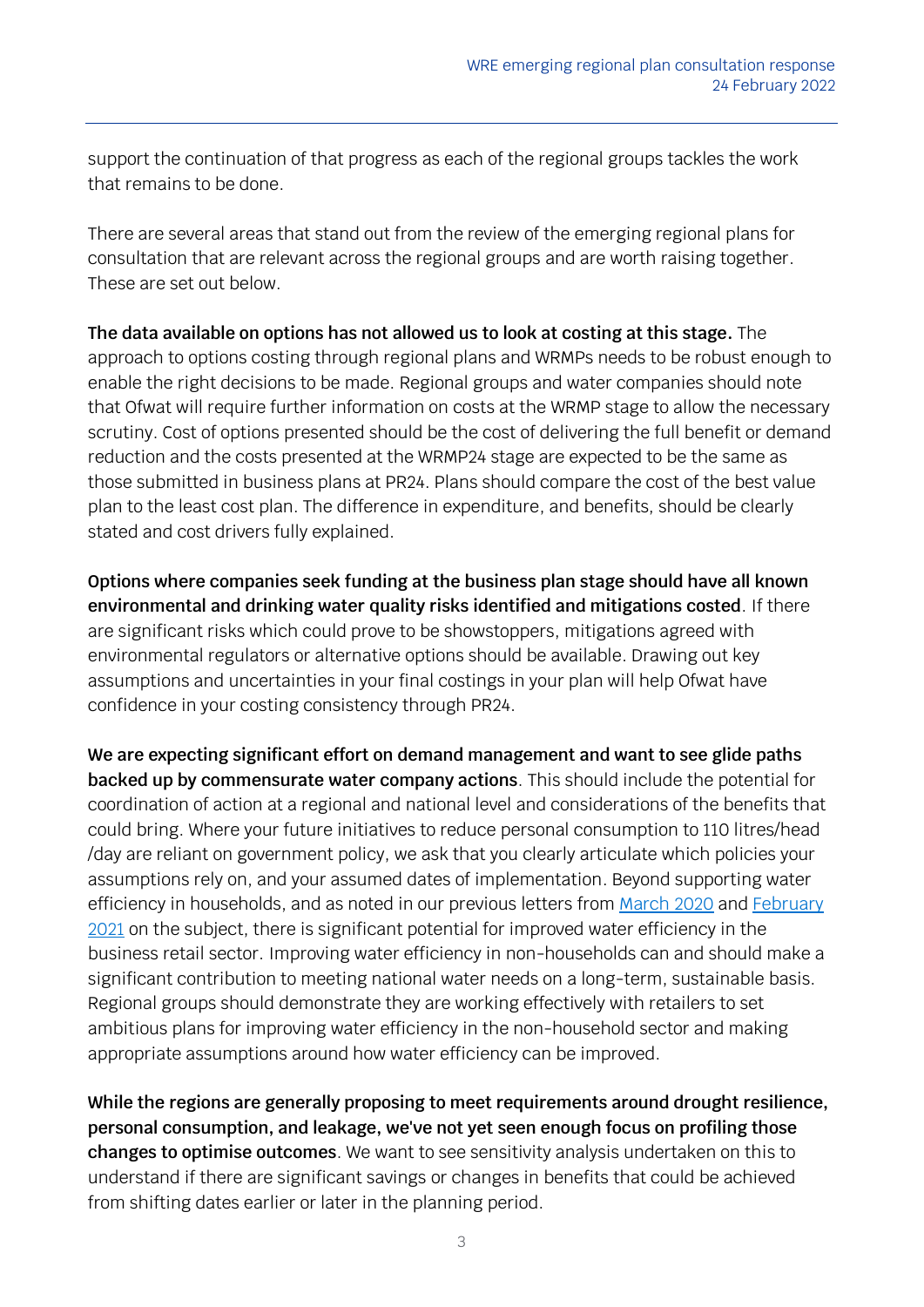**Further work is needed to fully understand and prioritise changes required to water abstraction.** The abstraction reductions currently proposed in the emerging plans are large and carry uncertainties, particularly in the Water Resources East and Water Resources South East plans. Regional groups should work with environmental regulators to reduce the uncertainty around these figures and profile required changes across the planning period before the next plans are published. Changes to the way water is managed should deliver a net gain to the diversity and quality of the environment to enable a better overall outcome.

**The plans are proposing a step change in investment.** Regional groups should therefore think carefully about the deliverability of the plans from a practical perspective. This includes current supply chain constraints and affordability concerns. Regions should be making sure that their proposed solutions are adaptable and that smaller scale options aren't discounted in favour of larger solutions. Demand management has an important role within this as part of the twin track approach.

**Some of the plans include insufficient options in comparison to the projected needs**. This situation risks making all available options seem low regret as they tend to be selected widely in the modelling. The plans must include a suitable number and range of options against the projected need. Regions should also be considering supply options to facilitate transfers to neighbouring regions where this could represent the best value approach.

**The regional plans show some evidence of cross-sector collaboration.** This is encouraging as cross-sector projects have the potential to bring additional social benefits. However, water customers should only be expected to fund solutions consistent with the proper carrying out of the functions of a water company. We expect third parties who will benefit from the solution to contribute a fair share of costs according to their own responsibilities and the benefits they realise.

**Timescales for the improvements to be made to the regional plans are tight**. While this has partly been accommodated by a formal delay to English WRMPs from August to October (Welsh WRMPs are expected to be submitted in September) the short timescales mean that regional groups will have to prioritise their work carefully to make the necessary improvements by the next consultation.

**We expect completed data tables to be published by all groups<sup>1</sup> with the next round of regional plans so that the plans are transparent and regulators / stakeholders are able to understand and comment on the decisions made**. Linked to this, plans published in the

 $1$  Water Resources West was the only region that published data tables alongside its emerging regional plan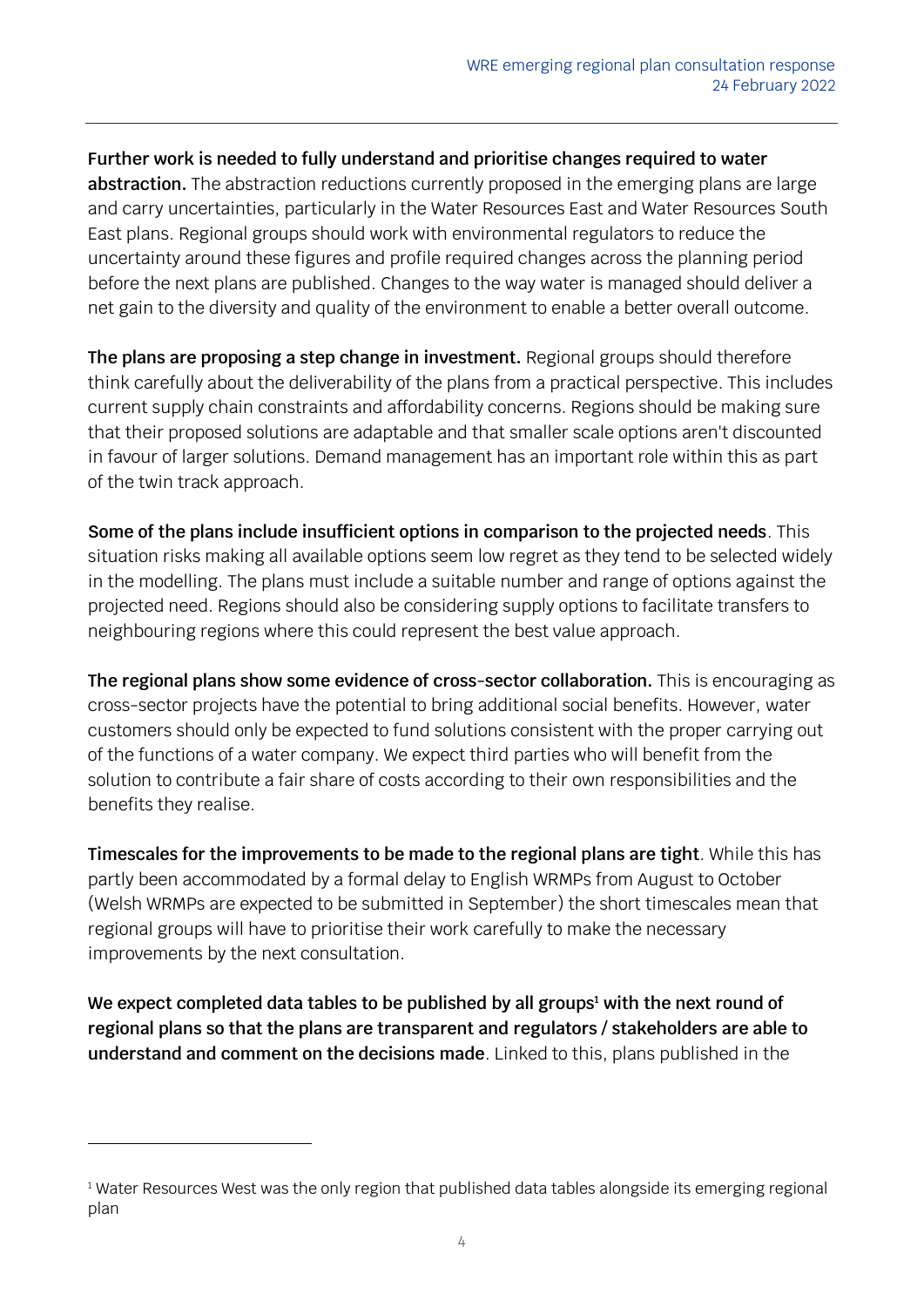autumn should be as self-contained as possible to allow stakeholders to understand the main points without needing to review a long list of previous documents or appendices.

# **Points specific to WRE**

We are encouraged by the ambitious, inclusive and cross sector approach being taken by Water Resources East. However, much remains to be done to get the plan to where it needs to be by autumn and beyond. Water Resources East should take stock and make sure that its work programme is prioritising the areas that most need development to produce a robust plan in time to allow full and transparent consultation and inform WRMPs and business plans. We have raised a wide range of areas for further work in this letter and have pulled out a range of themes below. WRE should:

- Address concerns with its approach to estimating water availability in a 1 in 500 year drought and explain how this will change given the new Anglian Water tool developed in collaboration with the Met Office.
- Work with environmental regulators to understand necessary changes to abstraction.
- Develop a broader range of options so it can meet the deficits it faces and consider transfers in and out of region. This should include reviewing the use of the volumetric threshold that currently excludes smaller options.
- Present the outcome of its problem characterisation to justify its choice of decisionmaking approach and improve its best value approach by optimising across a broader range of metrics to achieve a robust best value plan. This needs to feed in to company WRMPs, noting that these currently have separate best value planning frameworks.
- Set out how it is profiling changes in drought resilience, personal consumption, and leakage across the planning period to optimise outcomes.
- Move towards an adaptive plan with suggested branch point dates based on uncertainties.
- Detail its approach to achieving demand side savings to give confidence in their deliverability.
- Set out more clearly precisely which options are selected, in what order, under what scenarios and when to facilitate deeper engagement.

WRE should prioritise the work needed to inform the big decisions – which will require consideration of a wider range of options – and explore the sensitivities around those decisions so the next version of the plan is clearer and facilitates more targeted engagement.

We would like to hear how WRE is prioritising its work to make sure the regional plan will inform the individual water company plans and provide sufficiently robust evidence to inform progression decisions at the RAPID gate two where relevant.

The team has reviewed each emerging regional plan for consultation focusing on: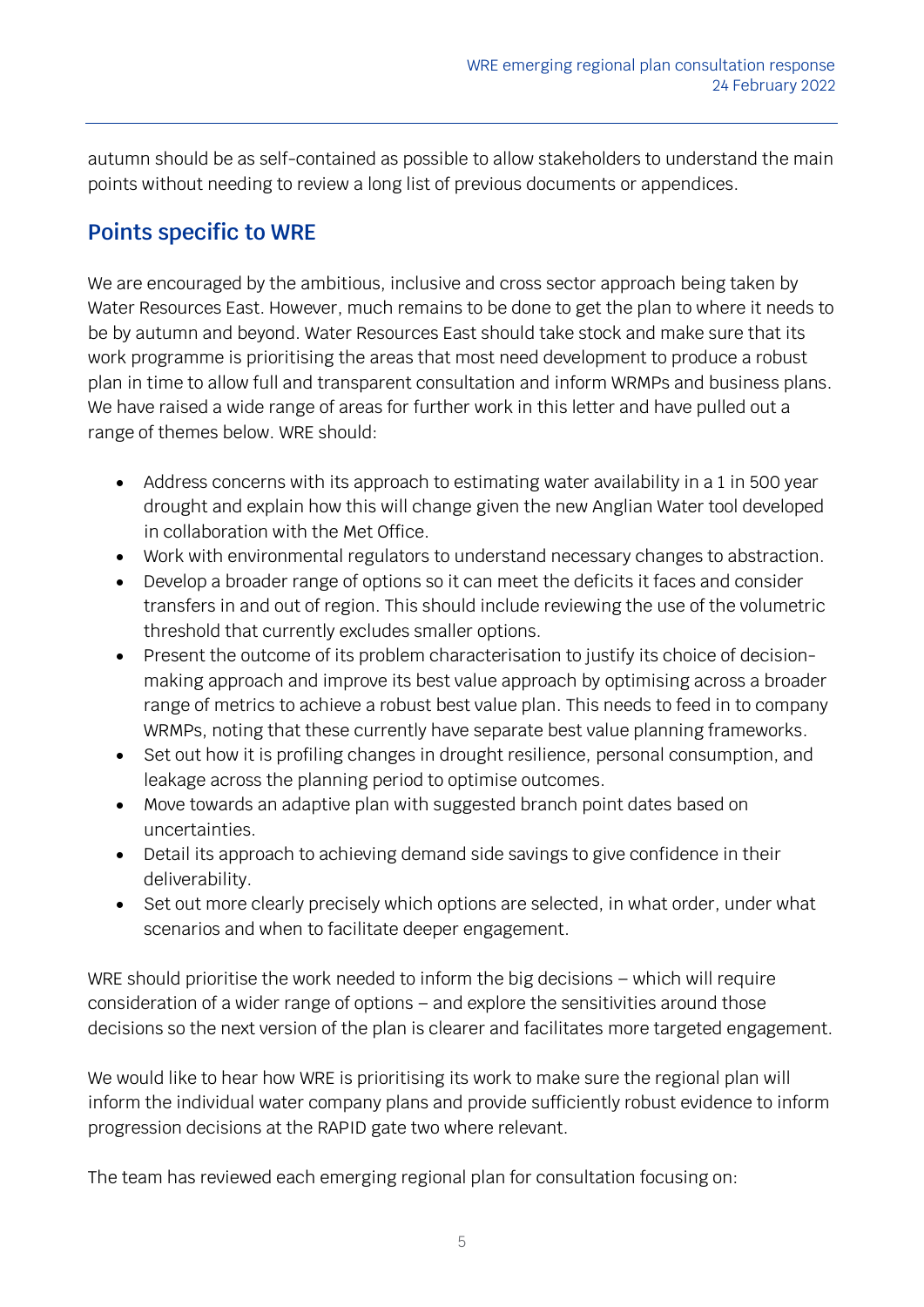- Assessment of water needs
- Options to meet water needs
- Decision making and prioritisation
- Ambition and outcomes
- Stakeholder engagement

This section sets out our comments on each of these areas specific to your plan.

#### **Assessment of water needs**

An appropriate assessment of need is the foundation of a successful plan. We have identified a number of areas that require further focus in relation to this, which are set out below.

Further clarity is required on the impact that planning to a 1:500 year drought resilience has on water availability, known as deployable output (DO), how the assessment has changed since the previous version and how it will be adjusted given the new Anglian Water tool developed in collaboration with the Met Office. Linked to this we want to understand how consistency will be achieved across the region. Further clarity is also required on the climate scenarios WRE has used as there are various descriptions in the plan, which aren't consistent with each other.

We note that no additional transfers out of the region are proposed due to deficits identified in the plan. This decision is linked to broader points around the environmental destination area, which we flag as requiring further investigation. Overall, we want to see fair consideration of the case for transfers both in and out of the region involving the other regional groups and including best value analysis. We also want to continue to engage on how any potential changes to the Grafham arrangements would impact investments made through PR19 and on WRSE's regional plan and Affinity Water's WRMP. WRE should confirm which previously funded options have been included in the baseline and how it builds on the significant WRMP19 investment in the region.

The WRE plan says it will achieve 1 in 500 year drought resilience by 2039, in line with the planning guidance. However, the planning guideline also prompts companies to determine optimum timings for this. We want to see the regional plan looking at the tradeoffs around different pathways to 1 in 500 year drought resilience at a regional scale rather than leaving this to individual water company analysis. Sensitivity testing should be undertaken around the year in which plans aim to meet 1 in 500 year drought resilience. This should include flexing to 2050 where more flexibility is considered appropriate to identify if there are significant cost savings or additional benefits that could be achieved from moving this date.

The potential reductions to abstraction licences in the plan are very large, up to 1,325 Ml/d. While WRE has used the Environment Agency scenarios and applied these in a useful way including how they apply outside public water supply – it's not clear how the scenarios have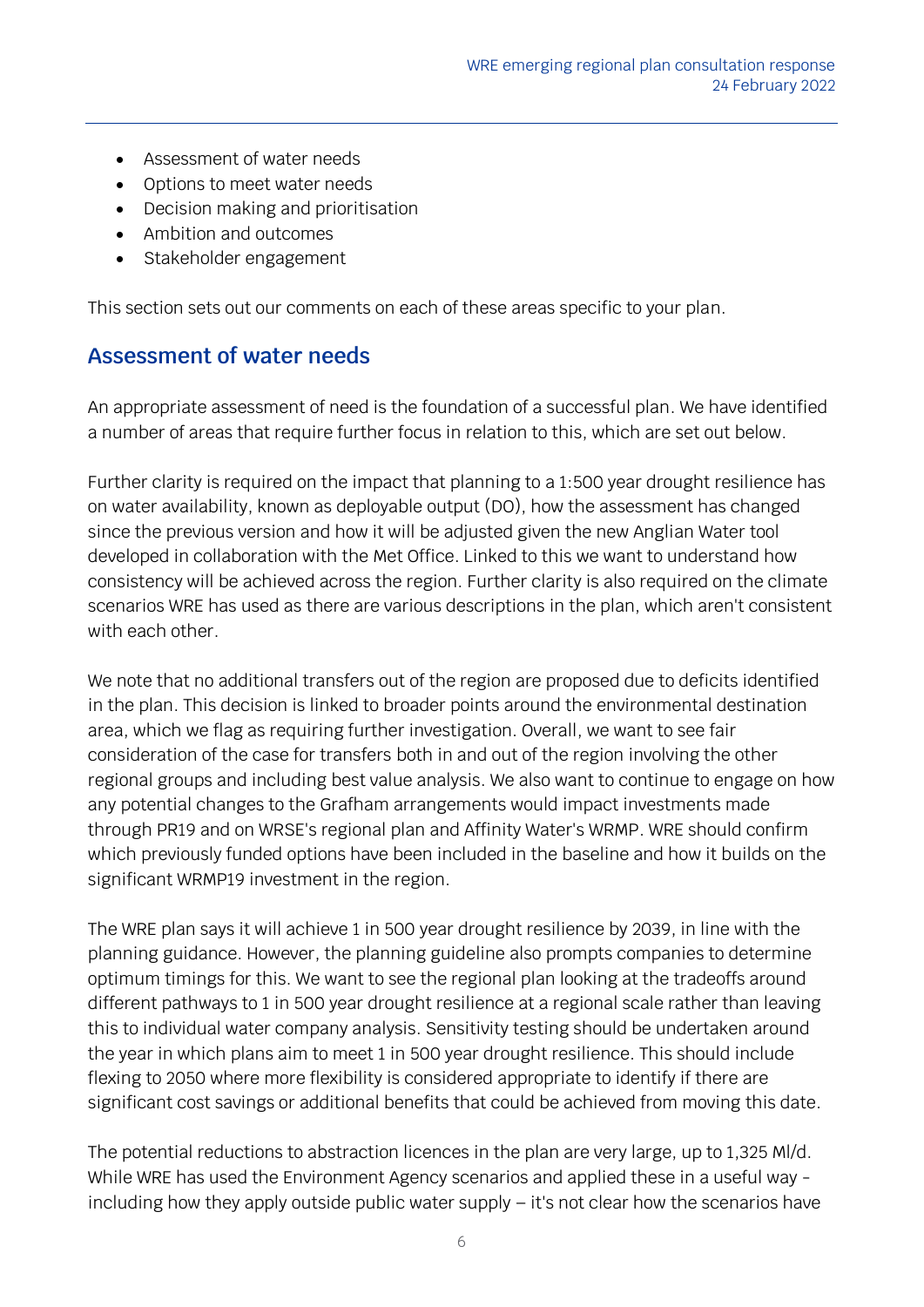been tested against local evidence. Given the scale of the scenarios and how they dominate the plan this work requires urgent prioritisation. The changes are not currently profiled across the planning period and we want to see analysis on the timing of delivery and the sensitivities around this.

We note that WRE has included detailed analysis around the Ox-Cam arc and reflected on likely implications of the social changes following the pandemic and associated water demand impacts. It has also looked at an appropriate planning period. WRE has put substantial effort into understanding the likely pressures on non-public water supply demand including from agriculture and power generation. We note that this will be updated in 2022.

WRE should take into account the Ofwat [common reference scenarios](https://www.ofwat.gov.uk/publication/pr24-and-beyond-long-term-delivery-strategies-and-common-reference-scenarios/) on water resources shared 17 November last year and factor these – and any amendments following consultation – into the regional plans as appropriate.

#### **Options to meet water needs**

Identifying the right range of options to address needs within region and more broadly is a critical part of the regional planning process. We have identified a number of areas that require further focus in relation to this, which are set out below.

WRE has applied a threshold of 10 Ml/d and only looked at options above this. The exclusion of smaller options is problematic because it means the plan cannot pick up on combinations of smaller options that together could present a more efficient approach than the larger options being selected. The emerging plan says that WRE is putting strategic options in first, however it's not clear how the plan can optimise an approach in this way. WRE should optimise using smaller options as well as larger options. If a volumetric threshold remains WRE should use sensitivity testing to understand its impact.

The WRE plan shows 1,820 Ml/d capacity is available from new solutions with the regional challenge to 2050 coming in between 703 and 2,267 Ml/d. WRE therefore has not identified or presented sufficient options to meet the upper predicted need for water in 2050. This is exacerbated by a significant proportion of the options available being reliant on advances in desalination technology that is unproven in the UK. While it is encouraging that WRE is pushing for innovation in new technologies around desalination, evidence is required that innovation is underway or achievable and that the options are realistic.

Given the scale of the challenge that WRE identifies, the number and range of options it is considering is very limited. For example, there are no licence trading options or options to make better use of existing resources / increase connectivity within the region or to transfer water into the region. The sorts of holistic local options that WRE - with its well developed and inclusive approach to engagement – would be well suited to identifying are lost by the 10 Ml/d option threshold.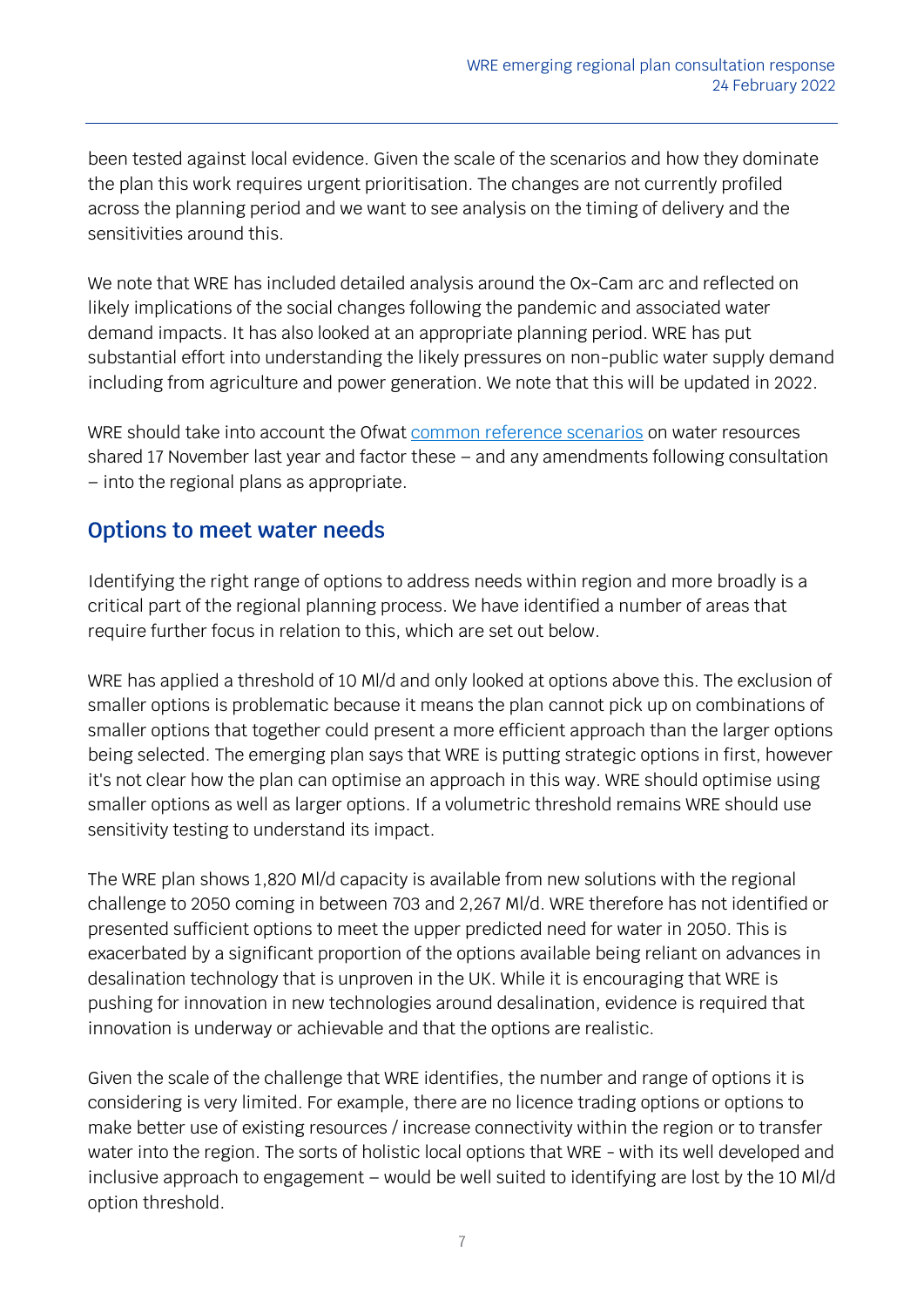WRE aims to identify low regrets solutions that are robust to a range of future scenarios for 2050 and that can be delivered to ensure flexibility to adapt to change. However, notwithstanding the points made above on the range of options considered, evidence needs to be provided to demonstrate how and why selected options are low regret. Evidence should include an analysis of option costs and water resources benefit, lead in times, decisions around optimising constraints such as timings around the environmental destination, 1 in 500 year drought resilience and demand management, and position within adaptive pathways.

We are expecting regions to set out efficient glide paths to 110l/h/d personal consumption and 50% leakage reduction and by 2050 with associated water company actions clearly identified. Where WRE's future initiatives to reduce personal consumption to 110 l/h/d are reliant on government policy, we ask that you clearly articulate which policies you are relying on and assumed dates of implementation.

The emerging plan does not seem to include third party options. The Norfolk Water Strategy Programme is discussed as a way of exploring nature-based solutions but it is not clear whether any solutions from this have been included in the plan at this stage. We ask that options emerging from this study are fully considered as part of the plan, and approaches learnt from the study are applied across the WRE region.

WRE's plan rules out additional inter-regional transfers from the region, although it concedes an existing transfer to WRSE will be required to continue. WRE should explain how this position is compatible with the reconciled best value plan, now and as it develops, particularly when the reconciled plan is subject to sensitivity and stress tests.

# **Decision making and prioritisation**

Plans must compare options appropriately to arrive at the right outcomes. We have identified areas that require further focus and set these out in the section below. A number of points have already been raised in the sections above that are relevant for decision making. These are not duplicated in this section and include:

- The need for WRE to explore alternative ways to profile their glide paths on demand savings and increased drought resilience as well as changes to abstraction.
- The issues around including a volumetric threshold for supply options.
- The decision not to transfer water in or out of the region

WRE is including leakage and demand management savings in the baseline planning scenarios. Decision making is therefore focused on supply options only which will constrain the best value programme appraisal process. WRE should consider the best value approach to the delivery of demand reductions for the region as well as supply options.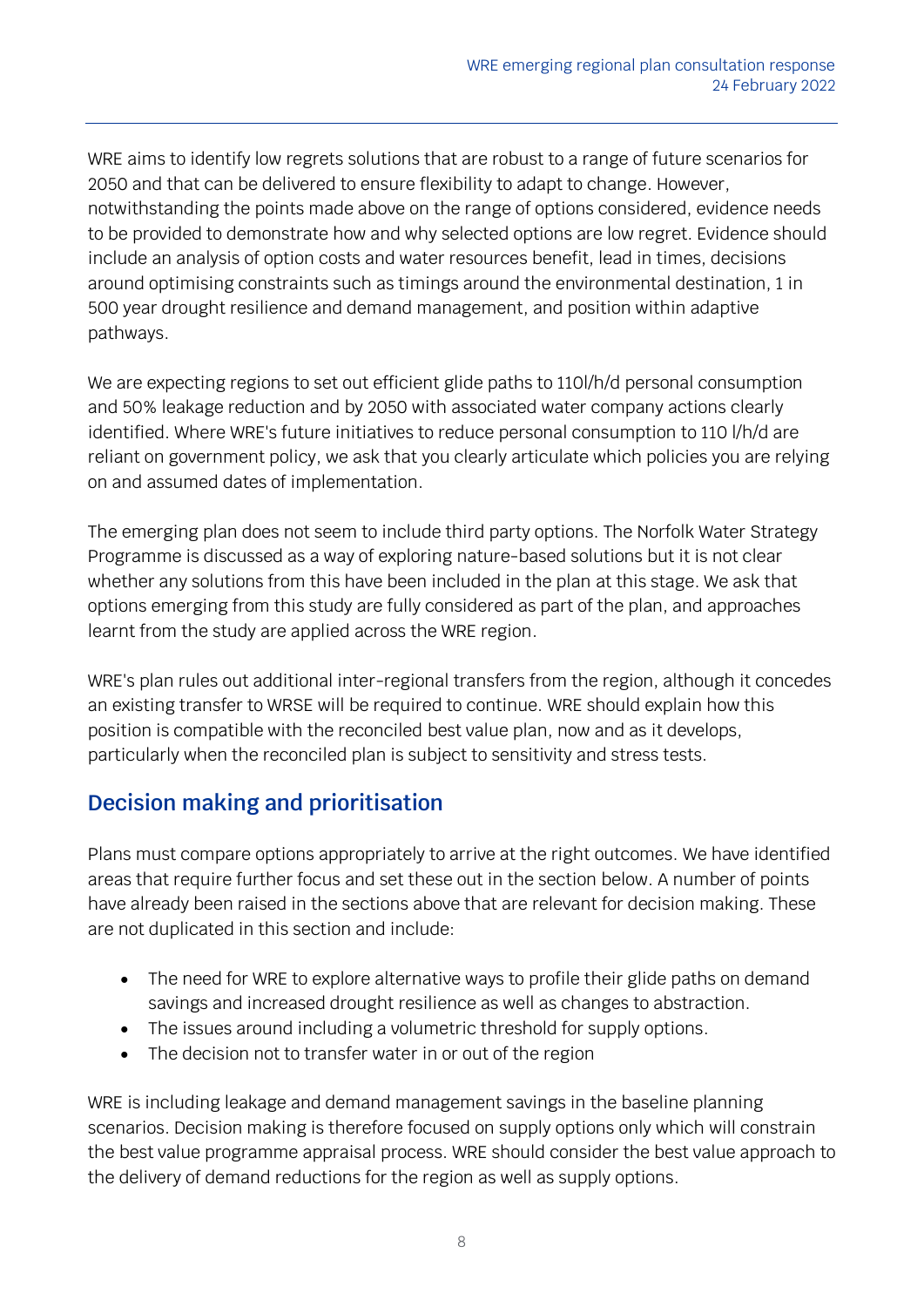WRE should increase the range of stress testing to include non-delivery of options and varying use and nonuse of drought permits / orders.

WRE should present the outcome of its problem characterisation to justify its choice of decision-making approach. WRE has looked across the required 25 year planning period but would benefit from looking further ahead given the challenges the region faces. WRE is using a decision-making tool that is only optimising on metrics relevant to drought resilience and tracking others. WRE should consider optimising across a broader range of metrics to achieve a robust best value plan.

WRE should set out how its best value plan decision making feeds into company WRMPs given the separate best value planning frameworks at the regional and the company levels. Water companies would require 'clear justification for any departure from regional plan' in their WRMP. Because the company level plan is a work in progress it is essential that WRE ensure any updated data, assumptions or forecasts are appropriately incorporated into the regional planning process.

WRE does not present an adaptive plan with suggested branch point dates. Instead, phased demand and supply strategies are presented (now to 2025, 2025-2030 and 2030 onwards). WRE should present the baseline adaptive pathways and trigger / branch points and target headroom and explain how these have been established based on uncertainties. WRE should also evidence that they are not double counting uncertainty. It is also recommended that sensitivity analysis around trigger / branch points is carried out.

The draft WRE regional plan needs to present clearly the preferred most likely, core and alternative programmes scheduled through the planning horizon. It must be a single plan with a justified set of adaptive pathways linked to programmes of investment. It must also be reflected in company WRMPs and it is not yet clear how this will happen. WRE needs to clarify how this will be achieved and how the options from the regional plan will feed into WRMPs.

WRE needs to ensure that decision making is transparent and includes a clear narrative that sets out the approach within the best value framework. WRE should identify a least cost plan as a benchmark for the best value plan and compare the costs and benefits of two. The difference in expenditure should be clearly stated and cost drivers fully explained. It is important that WRE clearly identifies the bill impacts of the proposed programme at a company level and engages with customers on this issue.

The emerging plan seems to confuse the decision making around supply options in the RAPID process in places. WRE need to be clear on the frameworks and decision-making process and the route to selecting strategic regional solution which is through regional plans and company WRMPs that are informed by those regional plans.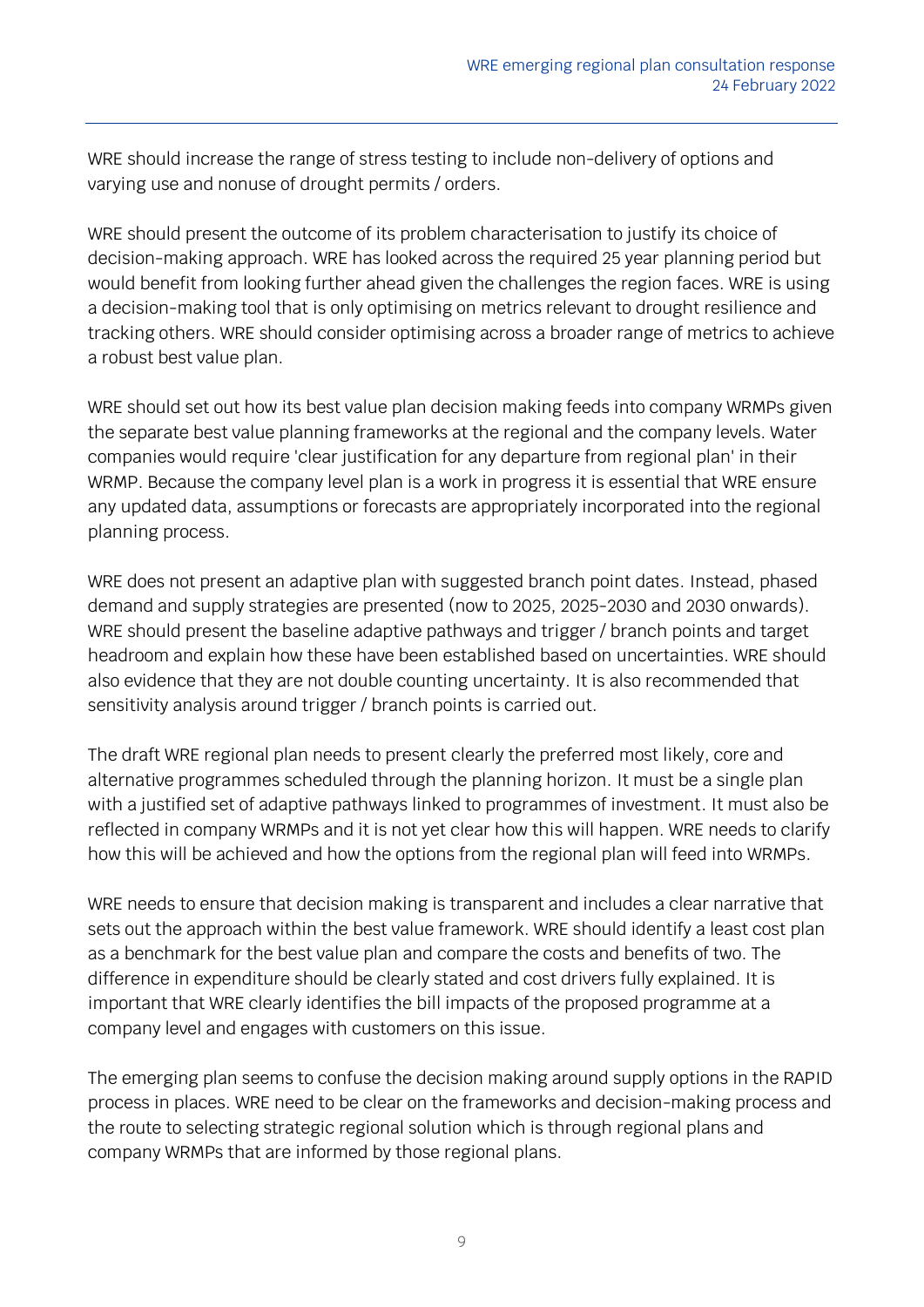### **Ambition and outcomes**

It's important that the plans are sufficiently ambitious and are in line to achieve agreed outcomes. We have identified a number of areas that require further focus in relation to this, which we set out below.

The WRE plan is broadly in line with the challenges articulated in the national framework and has focused particularly on sectors outside public water supply. However, significant work is required to move that assessment on for the next round of plans in the autumn. This is particularly the case with the environmental destination area which requires further testing against local evidence (see earlier points under assessment of water needs heading).

While the WRE plan is broadly looking to align with planning requirements around water efficiency (personal consumption) and leakage it leaves the detail of how these will be achieved to WRMPs. WRE needs to present how demand savings will be achieved to give confidence that they can be delivered.

The plan explains that carbon is considered using the Integrated Environmental Assessment (IEA) approach, which was developed specifically for the Regional Plan. WRE should set out how it will use carbon emissions impact as a metric for decision-making in the best value plan. We would like to see presentation of total carbon emissions in the reconciliation baseline along with comparison of this with the carbon emissions in the final best value plan and a clear discussion on the trade-offs made between whole life carbon emissions and other considerations to agree the final best value plan.

The WRE plan shows significant consideration has been given to joining up water resources and flooding. This is through the approach to IEA, proposed work at catchment scale, discussions with Internal Drainage Boards about repurposing water currently discharged for flood management as a resource and through reservoir design in both the Fens Water Partnership and South Lincs Water Partnership. WRE should build on this work and focus on how these potential benefits will be factored into decision making and what this means for the timescales of options development.

#### **Stakeholder engagement**

Stakeholder engagement must be meaningful, have sufficient reach and be appropriately targeted. WRE has taken an exceptionally consultative approach in developing the plan and has successfully nurtured a very broad membership. WRE needs to focus its thinking now on decision making and making sure it is developing the evidence required for the big decisions needed, particularly around supply investment.

WRE has set out clear consultation questions. However, the plan is still at a relatively early stage. It is a concern that WRE seems to suggest that some key questions - such as